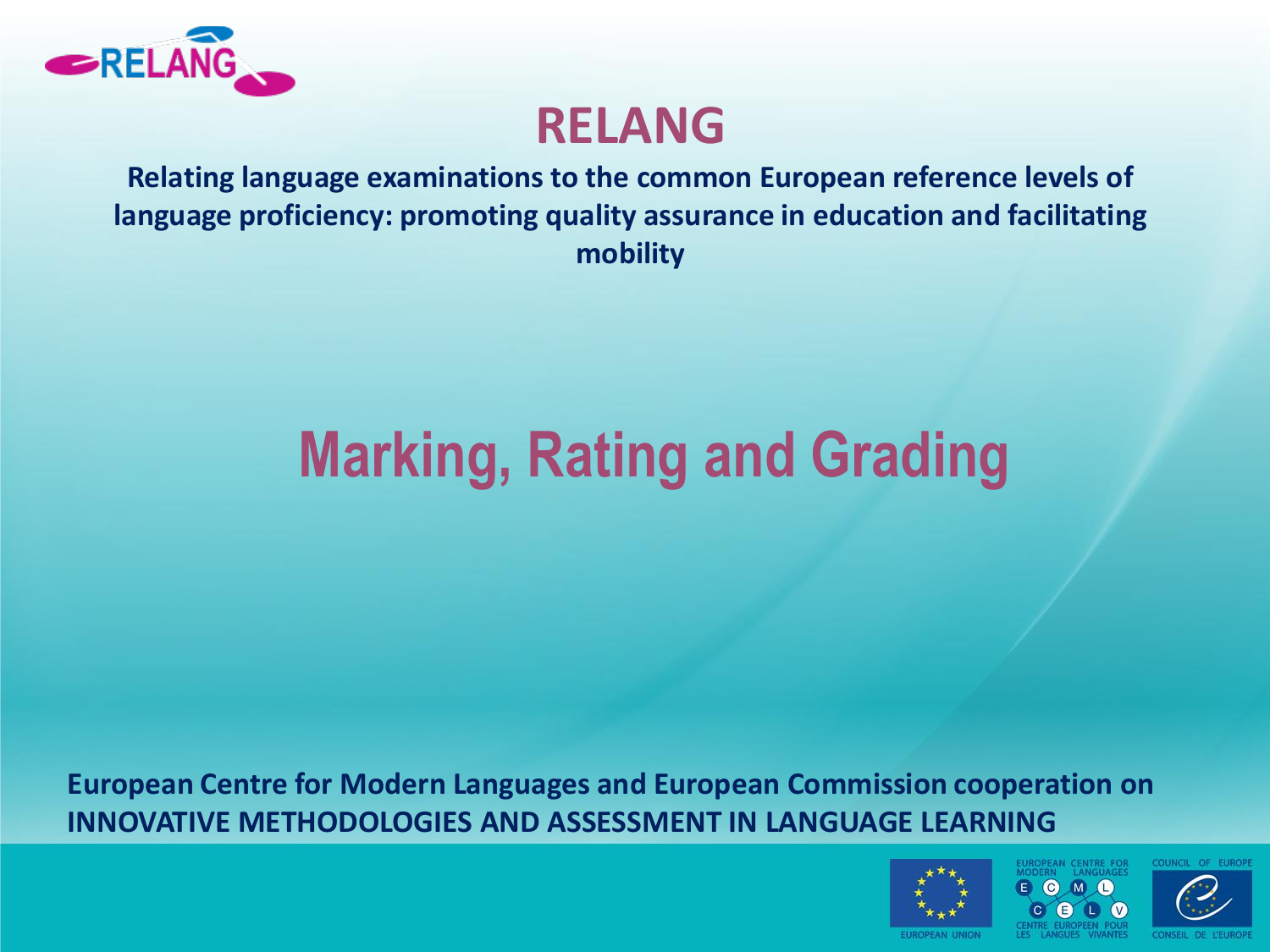

#### **The Process**







EUROPEAN CENTRE FOR **CODO** 

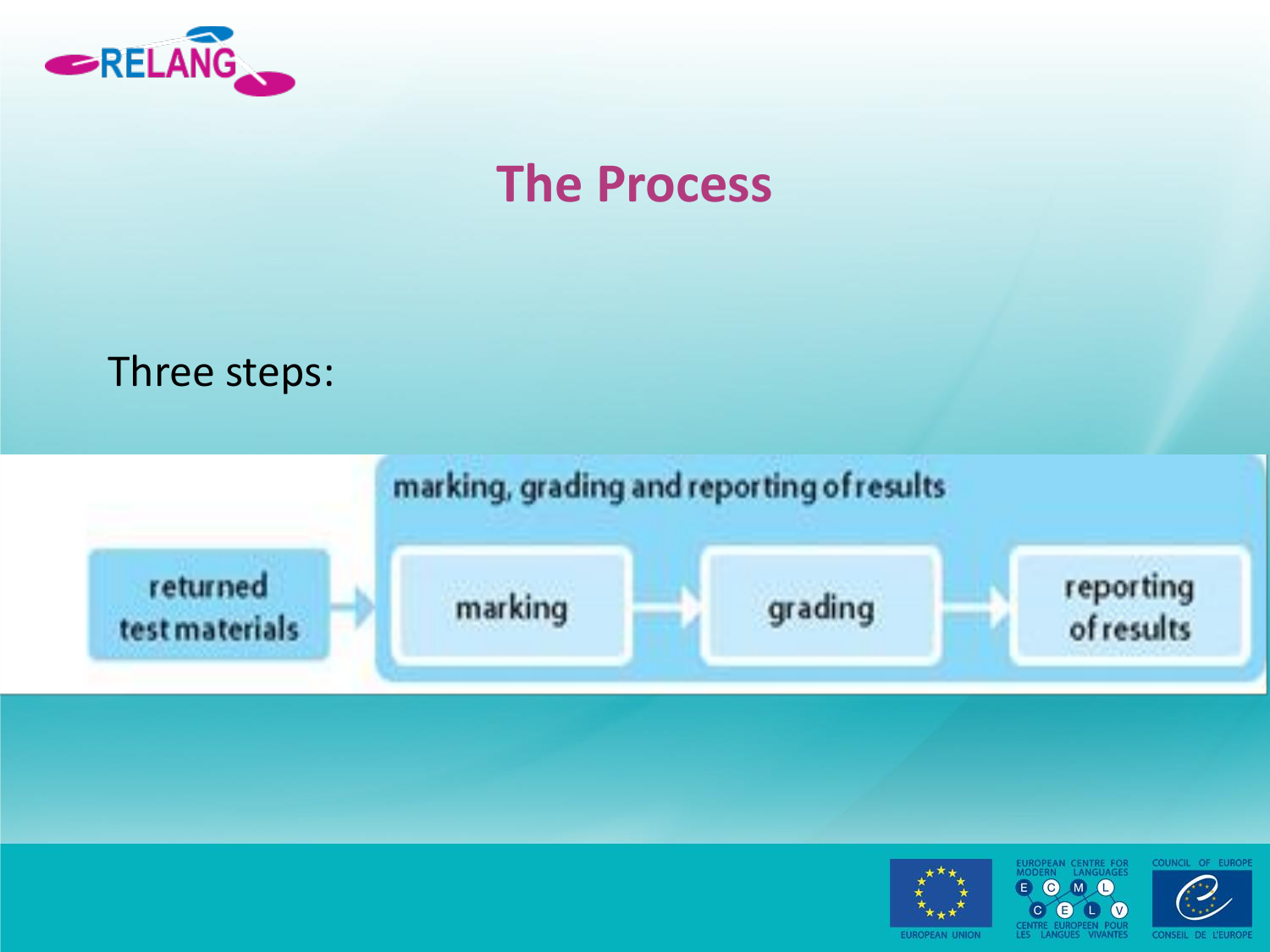

## **Marking**

- *Marking:* activity by which marks are assigned to test responses
	- *marker* (less skilled) v *rater* (trained)
	- *clerical* (human) marking
	- *machine* marking



COUNCIL OF EUR

CENTRE FOR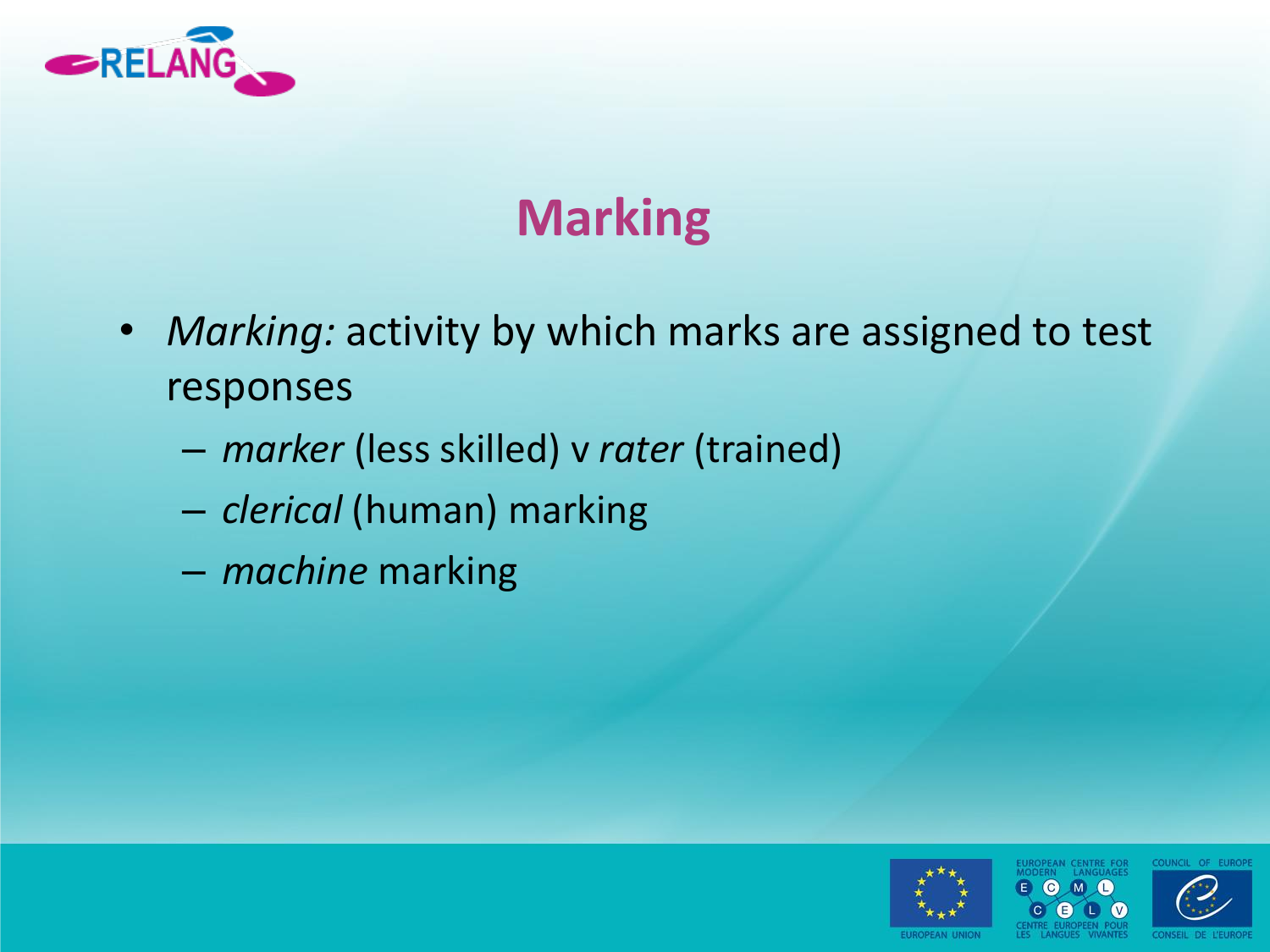

## **Rating**

- trained judgement necessary
- single 'correct answer' cannot be prescribed
- more scope for disagreement between judgements
- greater danger of inconsistency
	- between raters
	- in work of individual rater

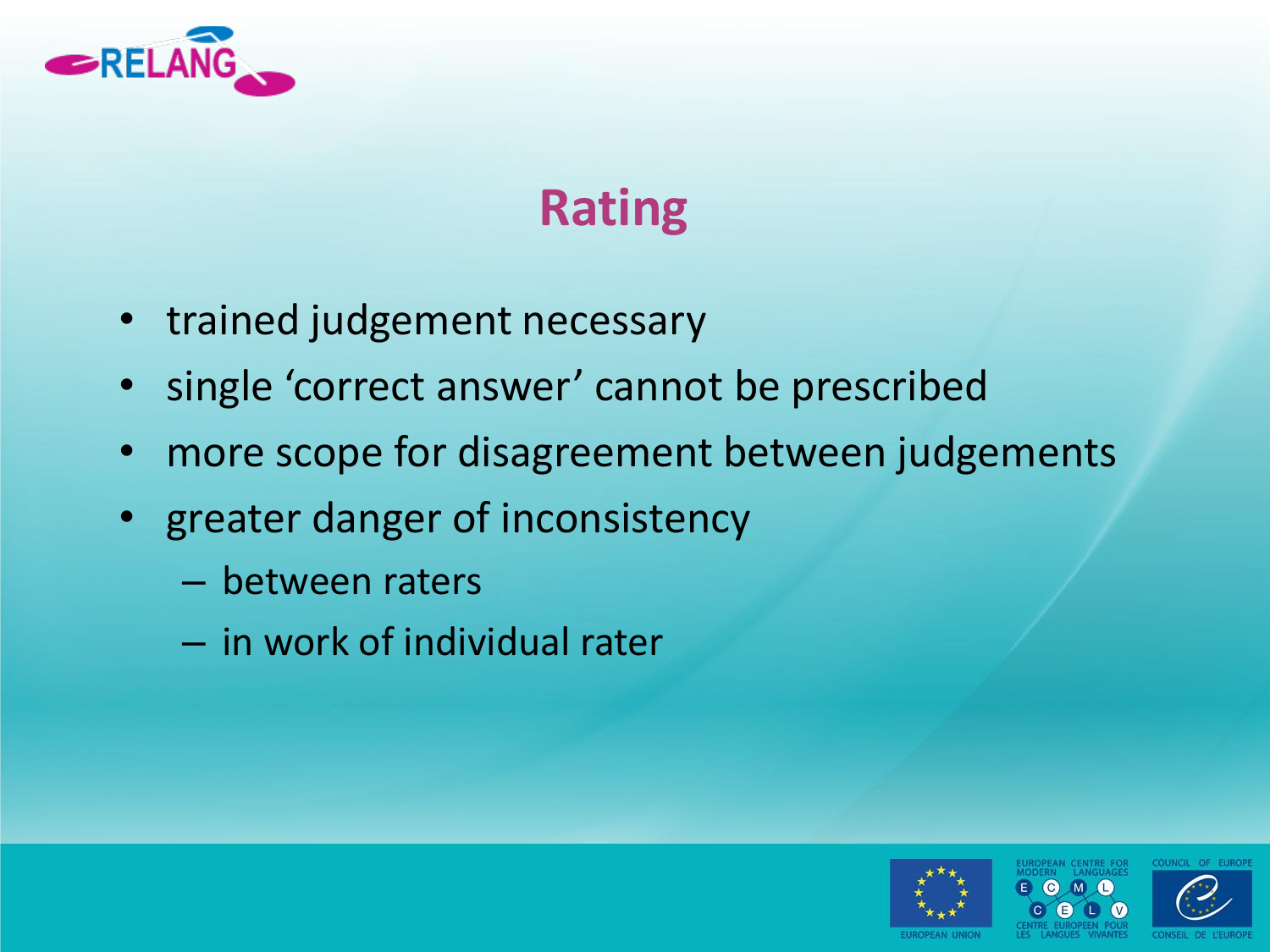

#### **Rating Scale**

- set of descriptors describing performances at different levels
	- shows which mark/grade each performance level should receive
- reduces variation in human judgements



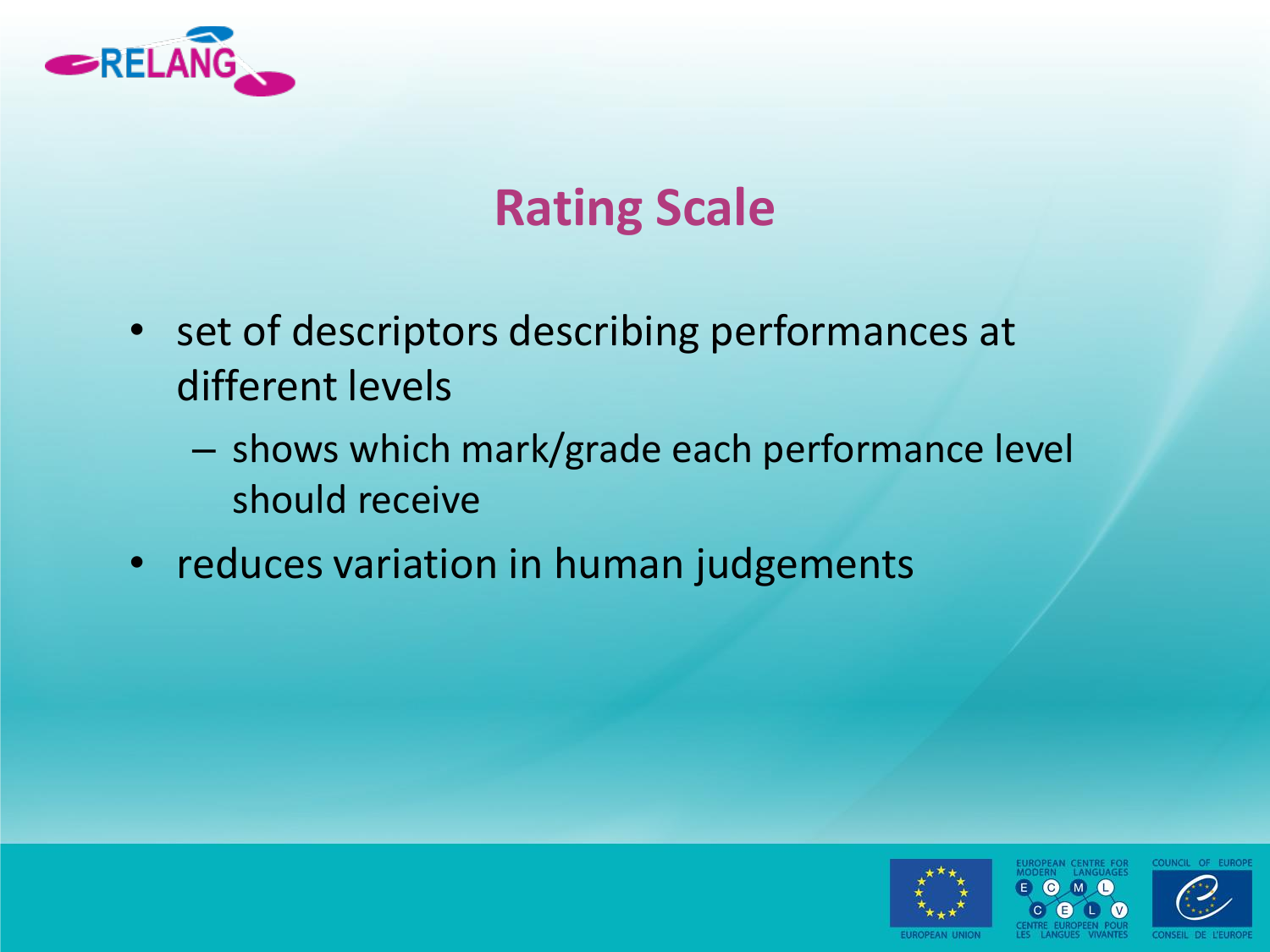

### **Types of Rating Scales (1)**

- **Holistic vs. analytic**
	- single mark for performance using single scale describing each level of performance
	- scales for different criteria; mark given for each
- **Relative vs. absolute**
	- scales worded in relative, evaluative terms (e.g. 'poor', 'adequate', 'good')
	- scales define performance levels in positive, definite terms
- **Checklists**
	- marks based on yes/no judgements on specific requirements

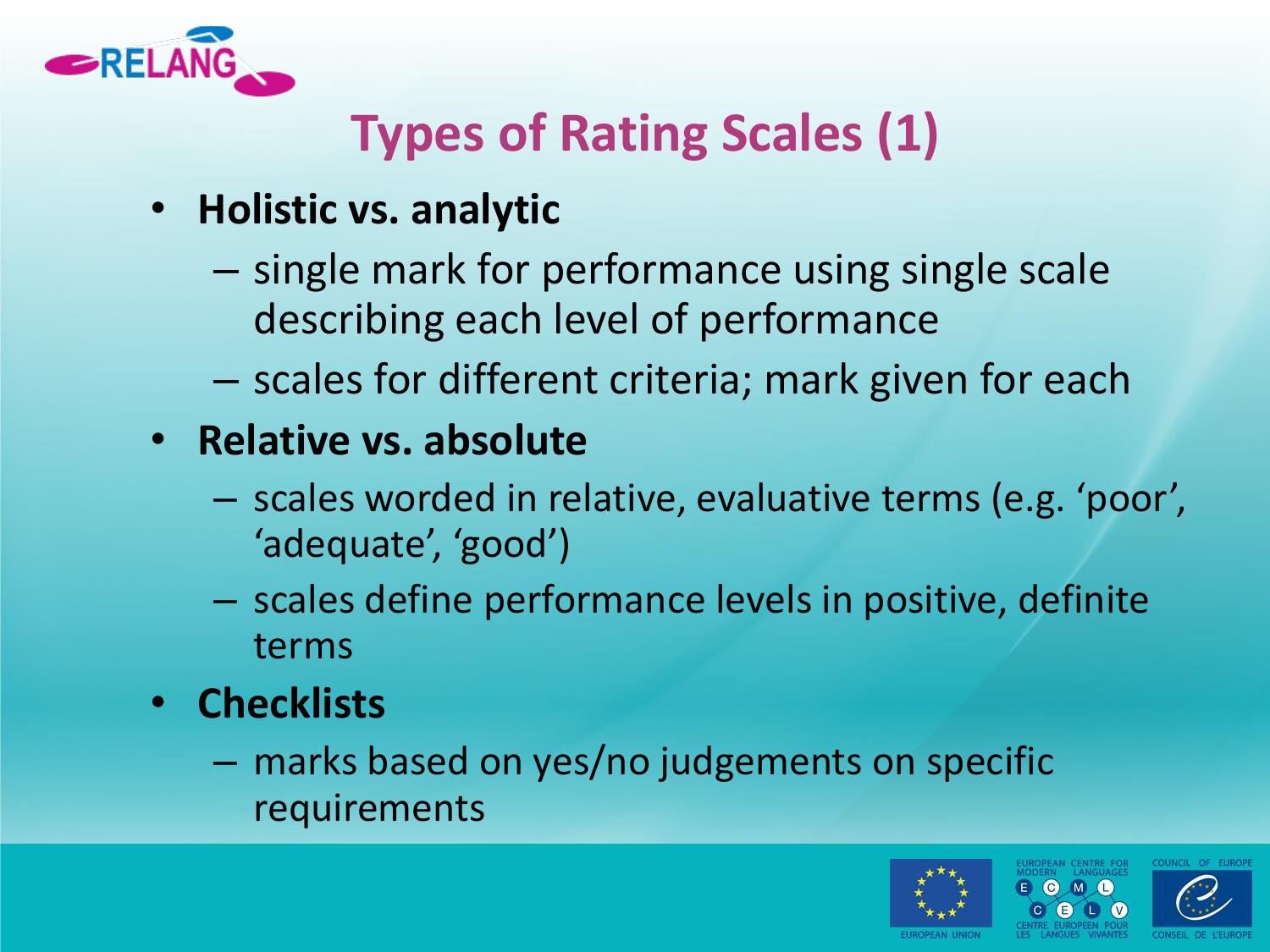

## **Types of Rating Scales (2)**

- **Generic vs. task-specific:** 
	- scale or set of scales for all tasks
	- rating criteria specific to each task
	- combination of both also possible
- **Comparative vs. absolute judgement:**
	- scale defined through exemplar performances
	- rater decides performance's relationship to exemplar(s)
	- mark is a ranking on a scale



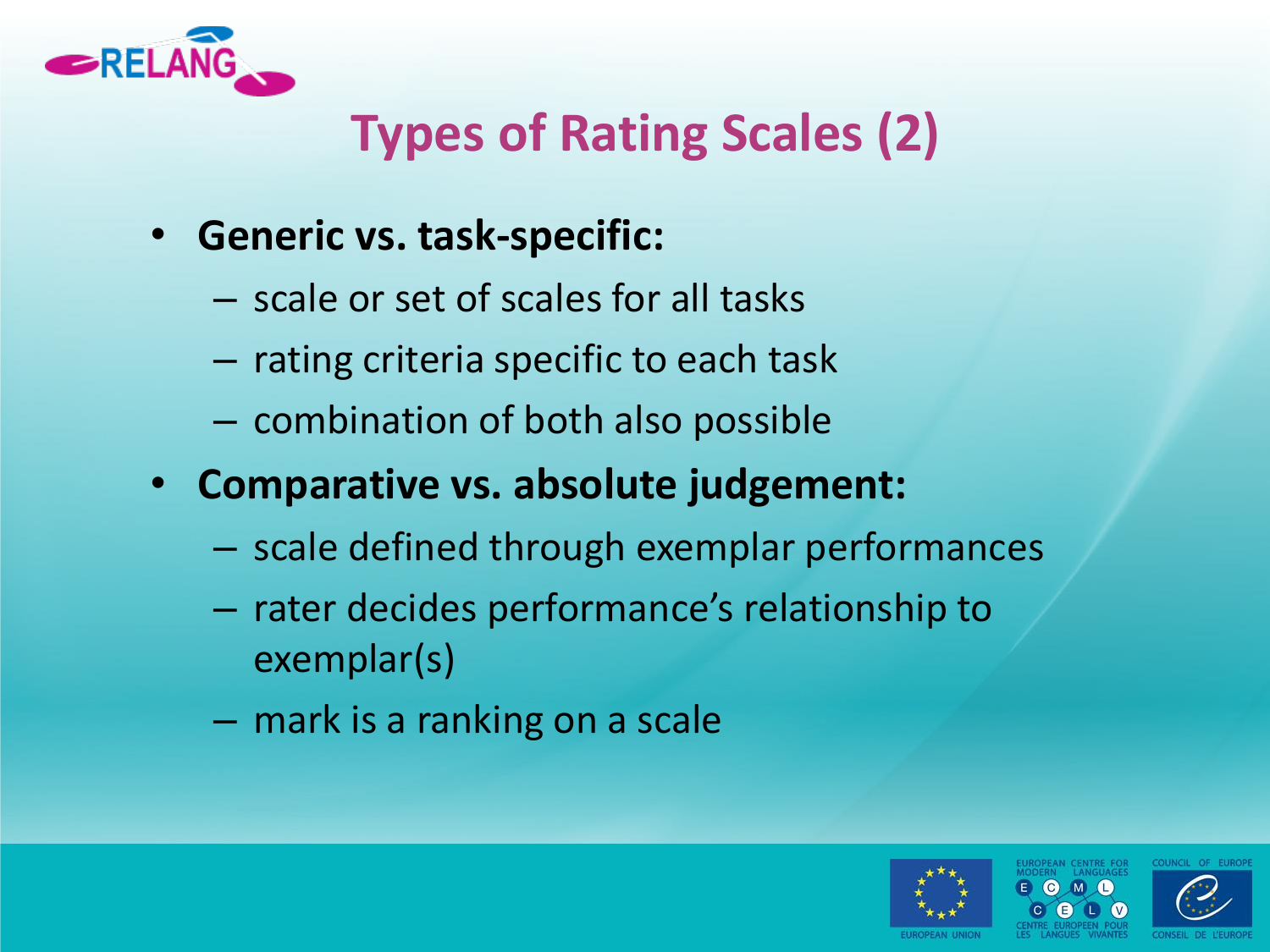

#### **Rating Process**

- Raters to have shared understanding of standard (based on examples of performance)
- Small-scale exams
	- raters arrive at shared understanding through free and equal discussion
- Large-scale exams
	- stable and meaningful standard
	- experienced examiners communicate standard to newcomers



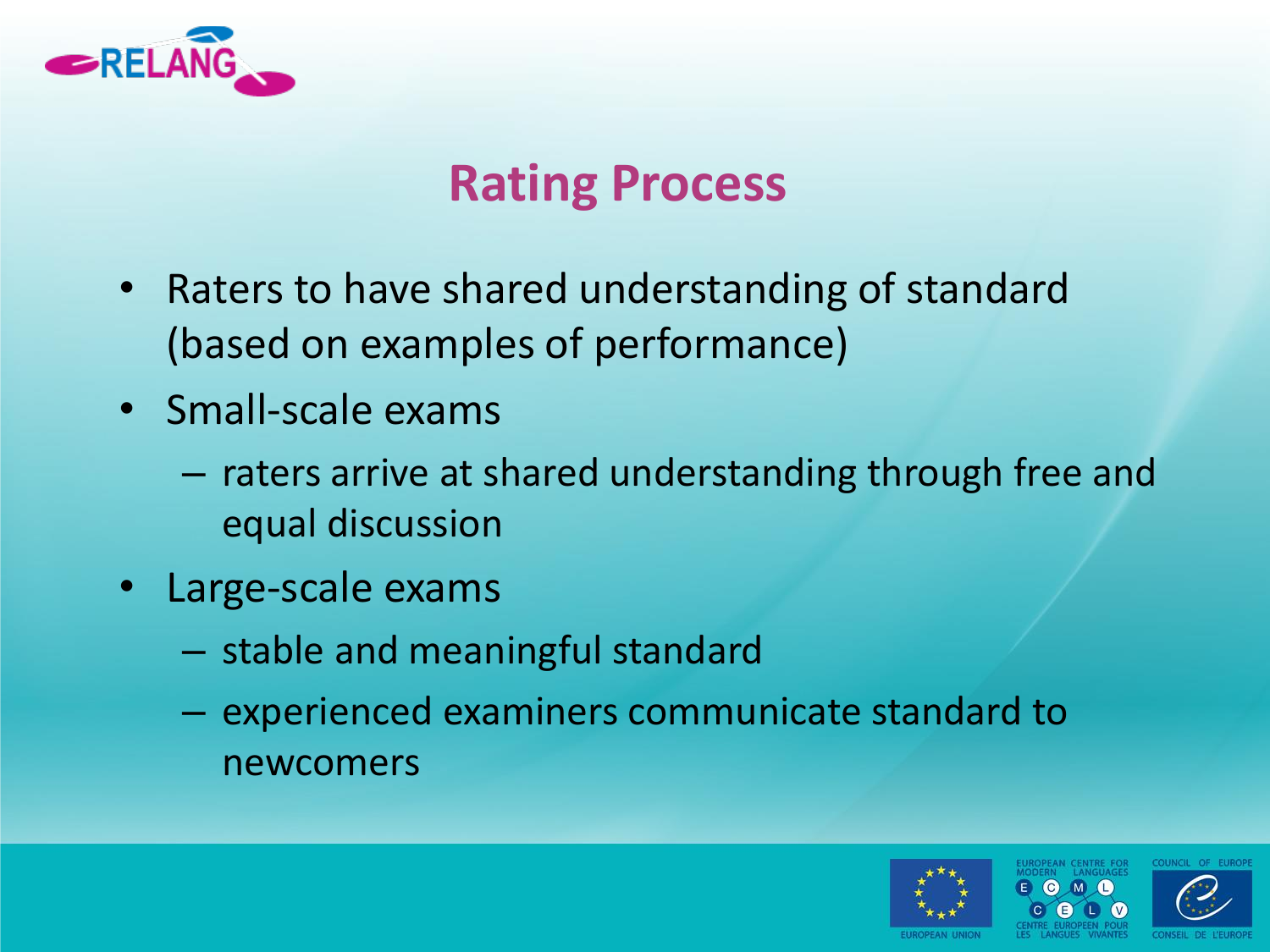

#### **Rater Training**

- series of steps from more open discussion towards independent rating
	- guided discussion of sample: markers come to understand level
	- independent marking of sample
		- comparison with the pre-assigned mark
		- discussion of reasons for discrepancies
	- independent marking of several samples
		- checking how close markers are to pre-assigned marks.